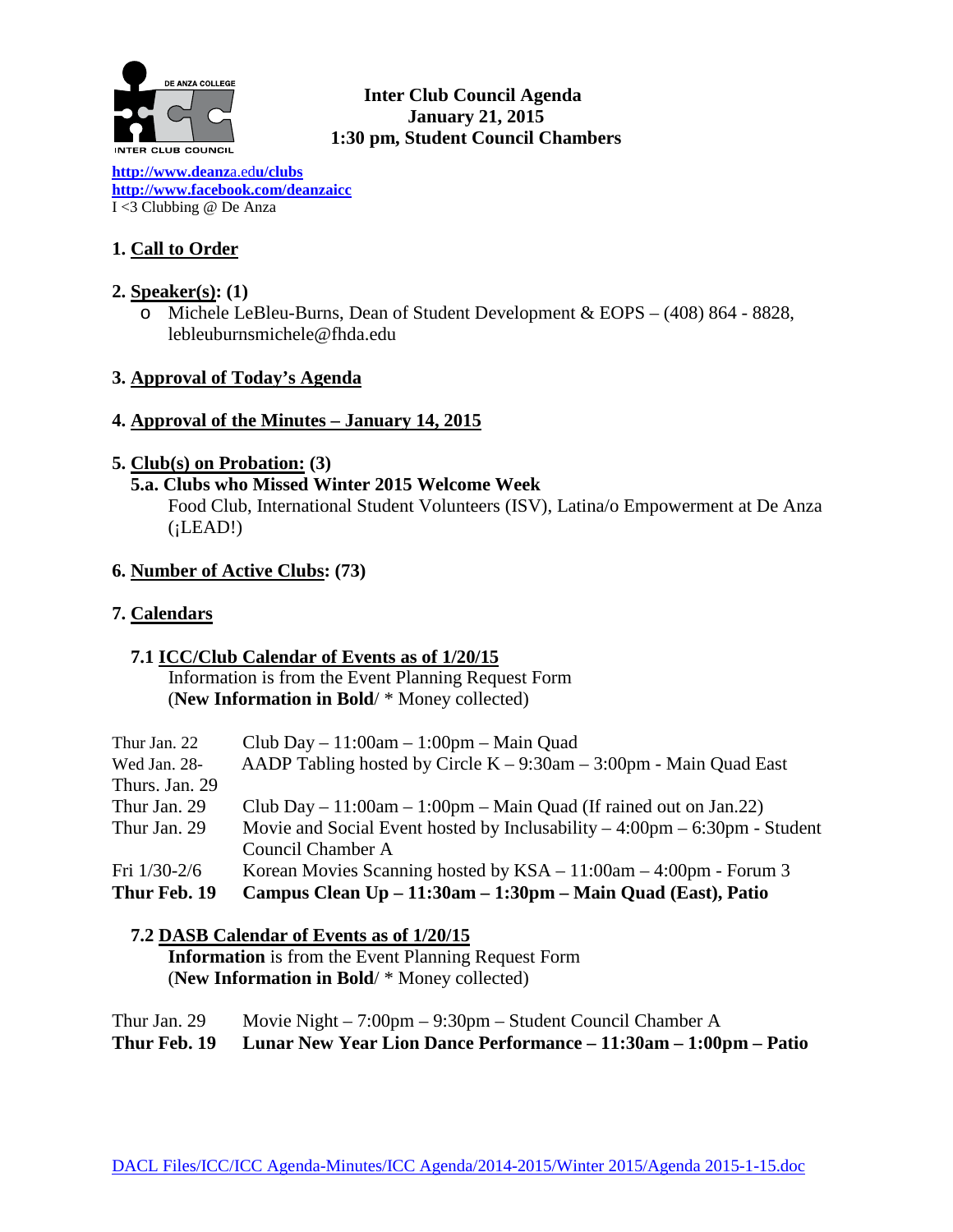#### **8. ICC/Club Account Balance Status (New Information in Bold) (As of 1/13/15)**

| <b>Club/ICC Allocation Account</b>     | $(\#41 - 54730)$ | \$6,980.00  |
|----------------------------------------|------------------|-------------|
| <b>ICC Allocation-New Club Account</b> | $(#41-54720)$    | \$1,200.00  |
| <b>ICC Emergency Relief Account</b>    | $(#44-4289)$     | \$ 3,078.30 |
| <b>ICC Events Award Account</b>        | $(#41-54600)$    | \$9,100.00  |
| <b>ICC</b> Inactive Hold               | $(#44-4300)$     | \$6,647.04  |
| <b>ICC Scholarship Account</b>         | $(#44-4310)$     | \$10,634.65 |
| <b>ICC</b>                             | $(H44-4320)$     | \$2,750.87  |

#### **9. Business**

# **9.1 Flea Market Concessions for February (Info/Action)**

#### **9.2 ICC Finance Code (Info/Action)**

Article VI ICC EMERGENCY RELIEF FUND / 1.

Major disasters or tragedies or **support for** a Non Profit Community Organization **who has a 501C** may be funded up to \$500.00 from the ICC Emergency Relief Fund. There is a limit of \$500.00 per specific disaster, tragedy or **support for a** Non Profit Community **Organization** support that clubs may request per fiscal year (July 1-June 30).

# **9.3 ICC Code Updates (Info/Action)**

# **Change ICC Chair to ICC Chairperson throughout ICC Code**

Article II MEMBERSHIP AND DUTIES / SECTION 1. ICC Officers / B. / 6. There will be a limit of **three** two terms serving **in the** as any ICC. Chair.

Article II MEMBERSHIP AND DUTIES / SECTION 1. ICC Officers / Update for all ICC Chairs. Submit weekly ICC Officer's report due by 5 pm on Monday **or by 5pm on Friday if Monday is a holiday** before ICC Meeting on Wednesday.

Article II MEMBERSHIP AND DUTIES / SECTION 1. ICC Officers / D. An ICC Agenda Meeting, ICC Officer's Meeting, ICC Meeting, Campus Center Board Meeting, ICC Office Hour, ICC Officer's Report (due by 5pm on Monday **or Friday by 5 pm if Monday is a holiday**), moving & returning the ICC Tent within one working day before and after the Flea Market to the loading dock or storage room, turning in the requisition

within one working day of the approved ICC Minutes for the transfer of funds for Club Awards

Article II MEMBERSHIP AND DUTIES / SECTION 1. ICC Officers / D. ICC Officers Retreat, Club Expo or ICC sponsored event.

Article II MEMBERSHIP AND DUTIES / SECTION 2. ICC Representatives / A. / 2. A club officer listed on the current club Officer Roster may serve as the ICC Representative except if **they are** he/she is a DASB Senate Member or Student Trustee.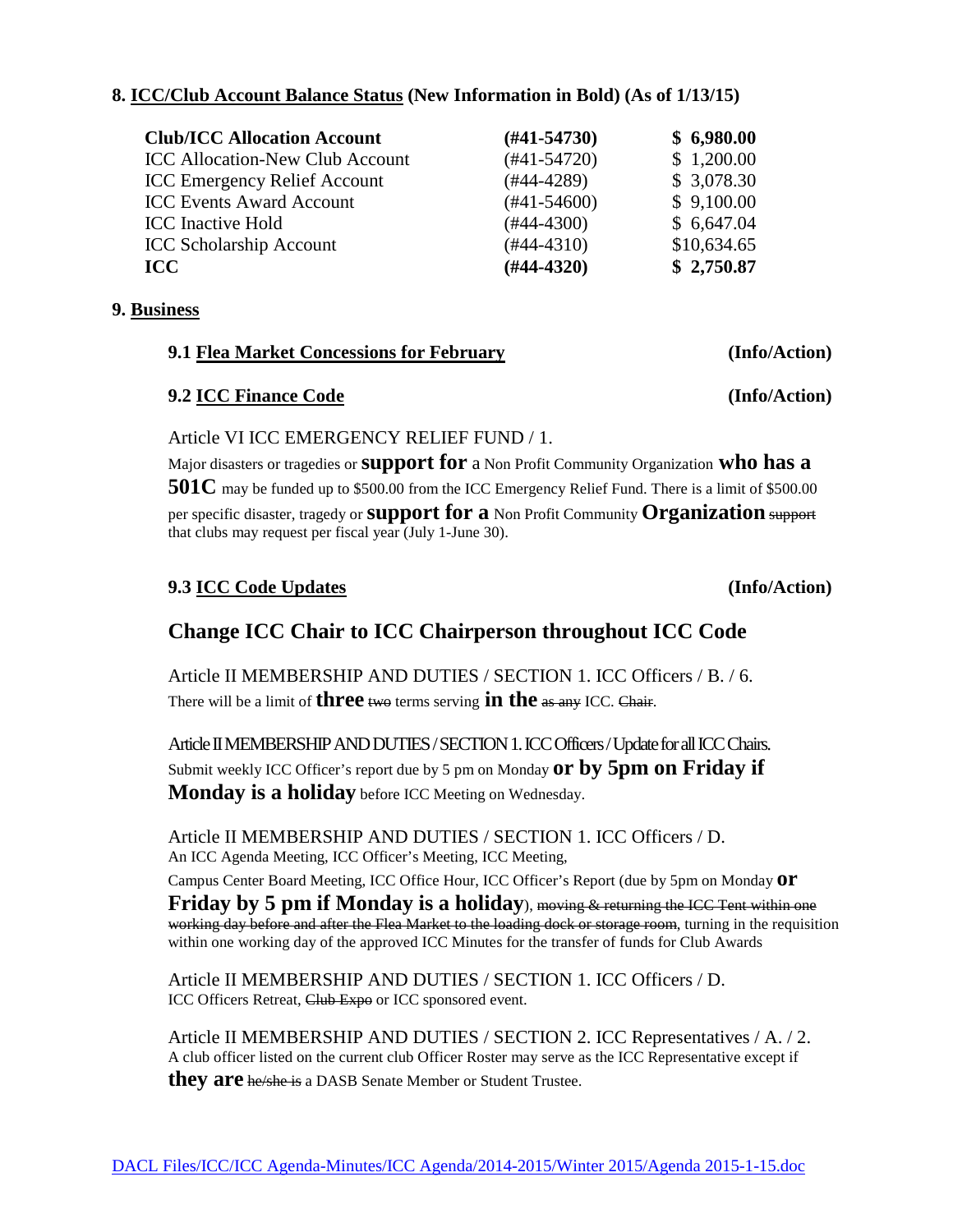Article II MEMBERSHIP AND DUTIES / SECTION 3. Club / B. / 3.

One of the designated officers with signature responsibility must attend the ICC **Financial** Club

Officers' Orientation Meeting **in the fall and spring** once per quarter, unless the designated officer is a 2<sup>nd</sup> year officer in the same club and already attended the ICC Club Officers' Orientation. If a club misses the orientation then the club will be put on probation. A designated officer must have a meeting with either an ICC Officer or ICC Advisor within two weeks or the club will become inactive.

Article II MEMBERSHIP AND DUTIES / SECTION 3. Club / B. / 8. / a.

If a club finds that it must be absent for any Club Day, they must **Email an** submit a letter of explanation to the ICC Advisor in care of the Office of College Life five (5) days prior to Club Day **only one (1) time during the academic year**. Failure to do so will result in two (2) weeks probation.

Article II MEMBERSHIP AND DUTIES / SECTION 4. Club Officers / A. / 2. There must be at least three (3) officers **(President or Co-President, Vice President, Treasurer)** designated for the purpose of signature authorization for financial transactions

Article II MEMBERSHIP AND DUTIES / SECTION 4. Club Officers / A. / 4. There must be at least four (4) **different** De Anza students serving as officers.

Article III MEETINGS / SECTION 1. ICC Meeting / A. Regular meetings of the ICC shall be held not less than twice per month during the academic year, except for **the first month of fall quarter and** the month of finals.

Article III MEETINGS / SECTION 2. ICC Officers' Meeting / B. / 7. Determine if weather status for outside ICC Events (i.e. Club Day, Club Expo, etc) should be postponed until the next week or cancelled.

Article IV EVENTS / SECTION 2. Club Events / A.

Clubs should submit Event Planning Forms and Club Budget requests for events at least one (1) month in advance. Events may not be considered unless forms are submitted at least **ten (10)** fifteen (15) working days in advance.

Article V CLUB AWARDS / B. Clubs not on trial or probation are eligible for club awards. Clubs must be present at the ICC End of the Quarter Reception to be eligible for the club award drawing.

Article V CLUB AWARDS / C.

Clubs must be present at the ICC Meeting **or Fall/Winter/Spring Finale Receptions**for Club event **award**-drawing.

Article VII ELECTIONS / Section 1. ICC Officers / B. / 1.

The election of the ICC Officers shall be held during the **Sixth**  $(6^{th})$  Seventh ( $7^{th}$ ) week, **and** Eighth  $(8<sup>th</sup>)$  and Ninth  $(9<sup>th</sup>)$  Week if needed in the Winter Quarter. Applications for position shall be due no later

than the Sixth  $(6^{th})$  Tuesday **Monday** of the Winter quarter by 4:300 pm **for** in order that the Office of

College Life **to confirm** verifies the eligibility of the candidates. The candidates name will be announced at the ICC Meeting sixth  $(6<sup>th</sup>)$  Wednesday of the Winter quarter before elections.